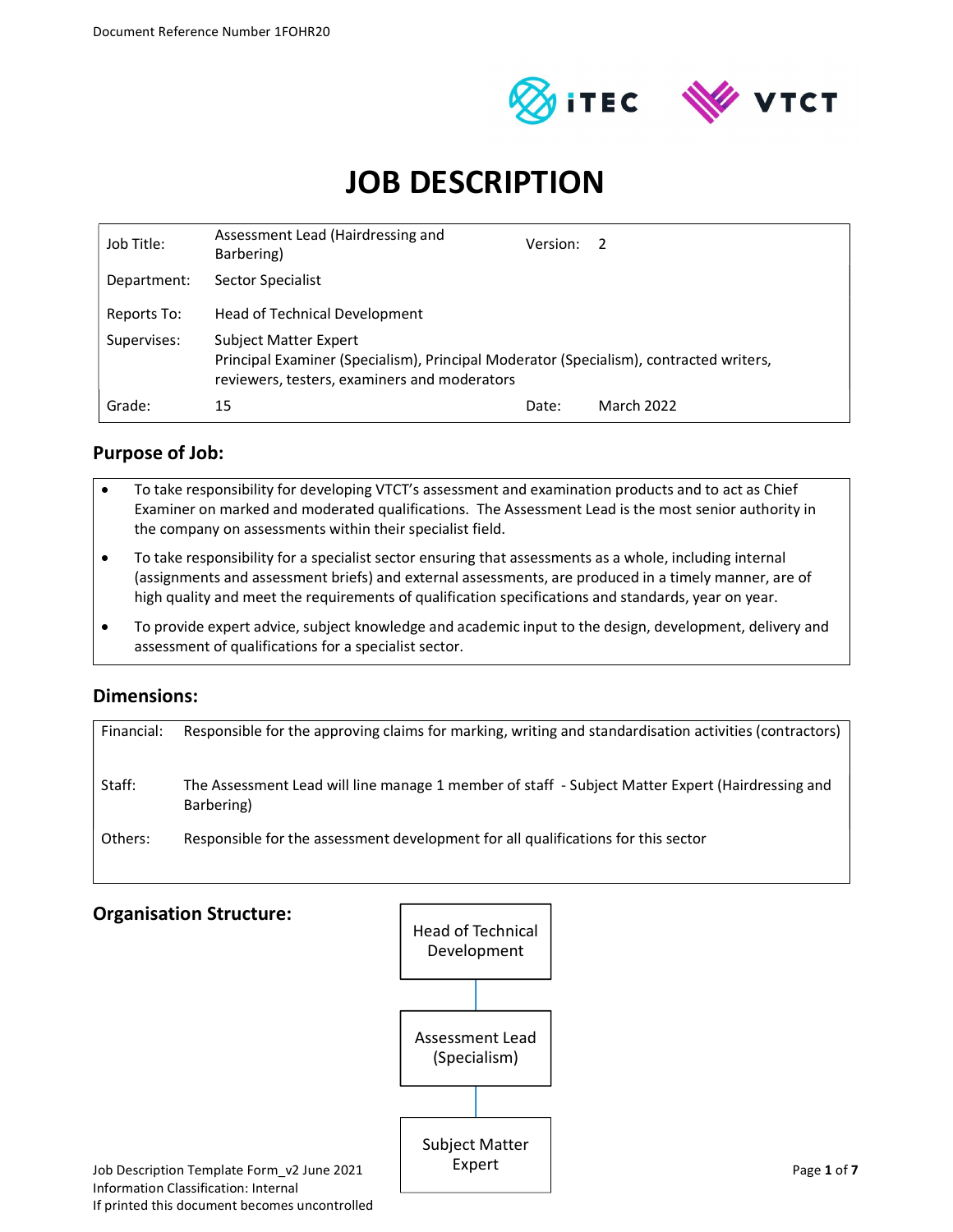

### Principal Accountabilities:

- 1. As a sector-specific technical expert, contribute to the design of assessment models and controls for qualifications in the specialist sector.
- 2. Lead, co-ordinate and contribute where appropriate, to the design, development and writing of internal (assignment briefs, graded practical assessments and graded synoptic assessments) and external assessments (multiple choice items and extended response examinations) in line with good practice for the vocational skills sector and relevant regulatory requirements.
- 3. Assume responsibility for the quality and technical accuracy of all [Specialism] items in the assessment bank.
- 4. Ensure assessments are produced in a timely manner, fit for purpose, of high quality, comparable in level of demand and meet the requirements of qualification specifications and standards, year on year.
- 5. Approve and sign off internal and external assessments prior to use.
- 6. Act on feedback about assessment performance, revising items accordingly.
- 7. Provide leadership to writers, examiners and moderators including participating in their selection, recruitment, training and monitoring.
- 8. Carry out standardisation activities to ensure that all external examiners and moderators correctly interpret and apply the assessment standard in their marking and moderation.
- 9. Prepare reports on the standard of assessments.
- 10. Ensure the highest professional standards are met and internal and external (DfE and Ofqual) regulatory requirements are met at all times.
- 11. Lead awarding meetings and advise how assessment items functioned and recommend preliminary mark ranges for the judgmental grade boundaries.
- 12. Monitor centre performance in assessments and ensure that appropriate preparatory, follow-up and remedial work with centres is carried out where necessary.
- 13. Anticipate problems, their degree of complexity and provide solutions.
- 14. Utilise the Customer Relationship Management programme to record and access details of external client interactions.
- 15. To be responsible for the healthy and safe working environment of the qualification and assessment team.
- 16. Take personal responsibility for proactive professional and personal development.
- 17. Undertake training and development as required by the organisation.
- 18. Demonstrate by actions commitment to equality, diversity and inclusion.
- 19. Any other duties commensurate with role to support the organisation's business needs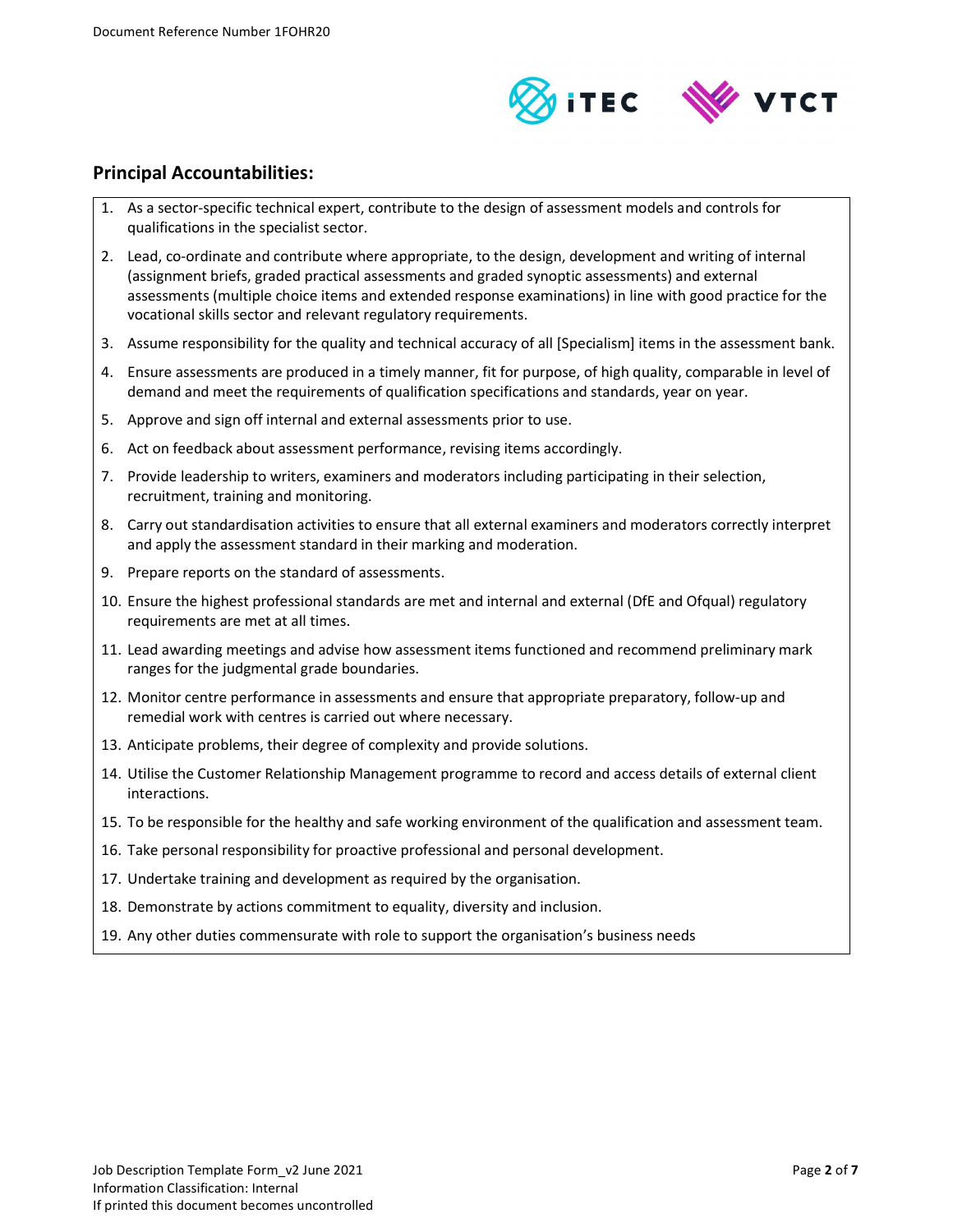

### General Responsibilities:

- Undertake training and development as required by the organisation.
- Demonstrate by actions commitment to organisation's Values.
- Demonstrate by actions commitment to equality, diversity and inclusion.
- Any other duties commensurate with role to support the organisation's business needs.
- To be responsible for their own health and safety.

### Working Relationships and Contacts:

- Regular contact with Assessment Administrators
- Daily contact with direst report (Subject Matter Expert)
- Regular contact with Assessment Lead (Health and Beauty)
- Regular contact with Quality Lead (Apprenticeships)
- Attendance at Apprenticeship Trailblazer meetings where applicable
- Attendance at Ofqual and IfATE meetings where applicable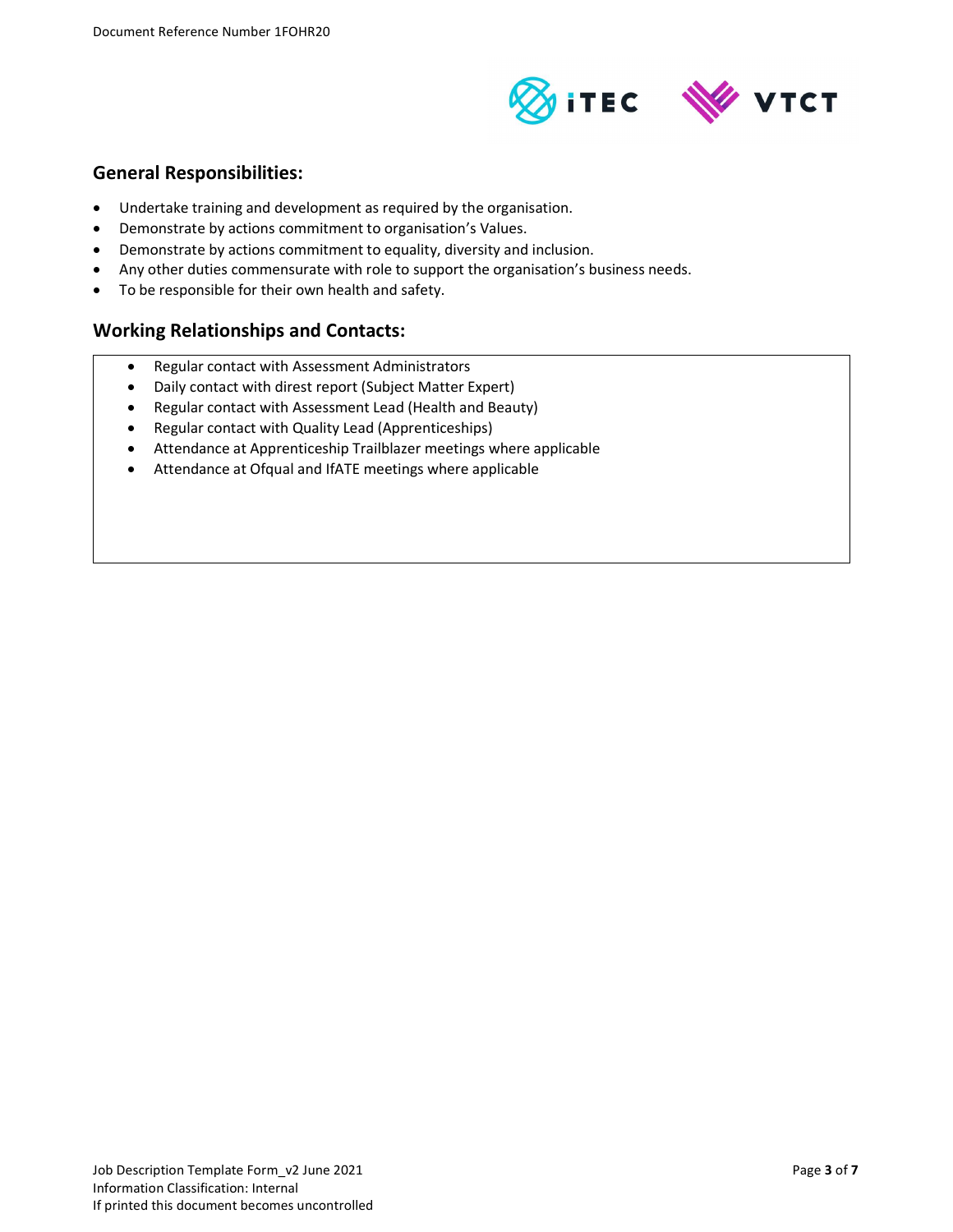

## Person Specification:

| <b>ATTRIBUTES</b>                                                                                                                                                                                                                 | <b>ESSENTIAL</b>                                                                                                                                                                                                     | <b>DESIRABLE</b>                           |
|-----------------------------------------------------------------------------------------------------------------------------------------------------------------------------------------------------------------------------------|----------------------------------------------------------------------------------------------------------------------------------------------------------------------------------------------------------------------|--------------------------------------------|
| Knowledge<br>This relates to the level and breadth of<br>knowledge required to do the job, e.g.<br>an understanding of a defined system,<br>practice, method or procedure.                                                        | Ability to promote effectively<br>Ability to work to deadlines under pressure<br><b>IT literate</b>                                                                                                                  | Expert knowledge of educational assessment |
| <b>Technical/Work-based Skills</b><br>This relates to the skills specific to the<br>job, e.g. language fluency, typing skills,<br>etc.                                                                                            | Excellent writing and proof reading skills<br>Excellent communication skills, including diplomacy and negotiation skills<br>Ability to create innovative solutions to unique problems<br>Sound organisational skills | <b>Technical writing skills</b>            |
| <b>General Skills/Attributes</b><br>This relates to more general<br>characteristics required to do the job<br>effectively, e.g., effective written<br>communication skills, ability to delegate,<br>motivation or commitment etc. | Exceptional eye for detail<br>Ability to professionally represent VTCT externally<br>Ability to develop a team<br>Willingness to undertake training and development activities                                       |                                            |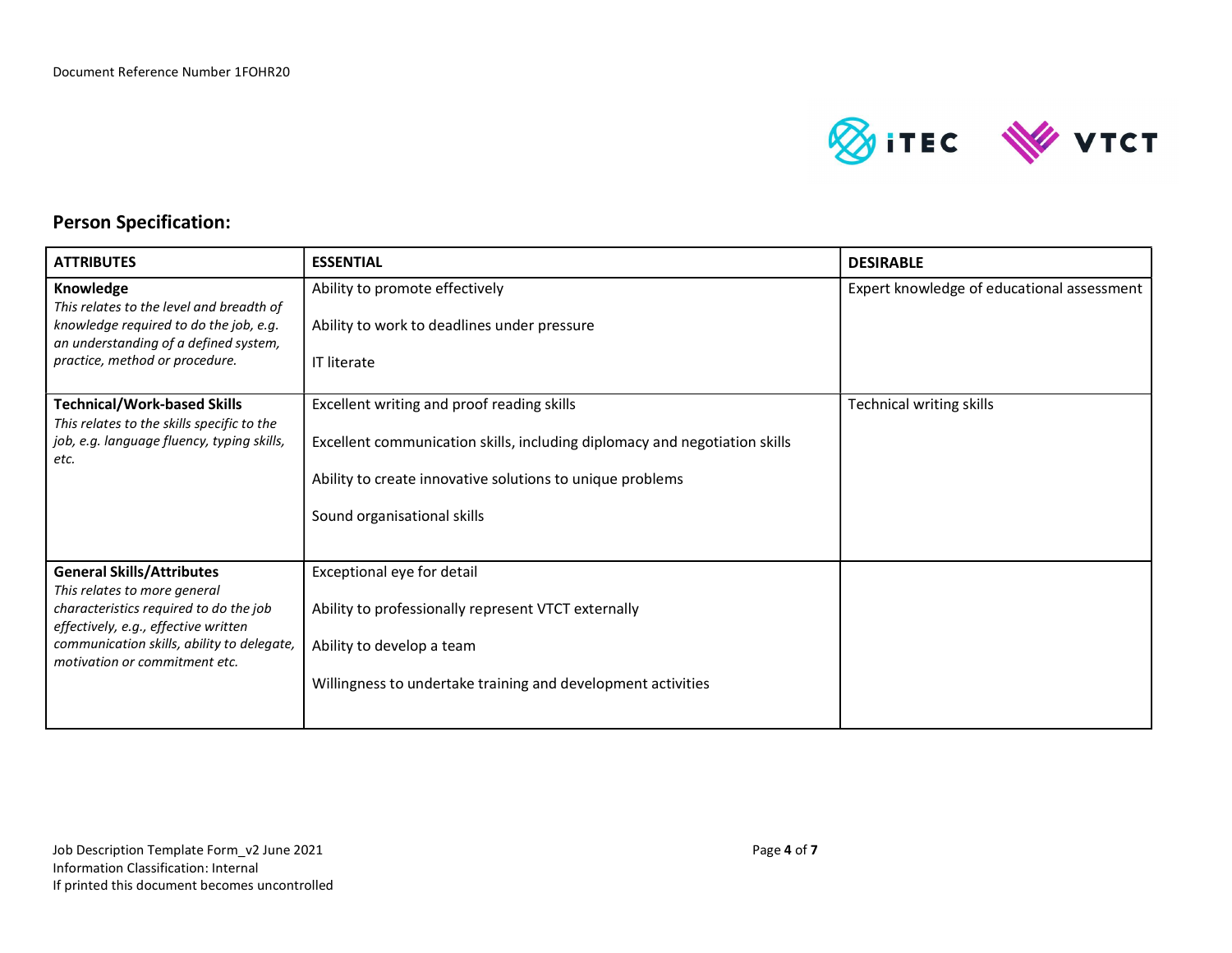

| <b>Experience</b><br>This is the proven record of experience<br>and achievement in a field, profession or<br>specialism. This could include a<br>minimum period of experience in a<br>defined area of work (take care to<br>ensure period stated is appropriate and<br>not unnecessarily excessive) | Experience of developing qualifications and/or assessments<br>Experience of project management and of managing people                                                                                                                                                    | Experience of working in a regulatory<br>environment                                                  |
|-----------------------------------------------------------------------------------------------------------------------------------------------------------------------------------------------------------------------------------------------------------------------------------------------------|--------------------------------------------------------------------------------------------------------------------------------------------------------------------------------------------------------------------------------------------------------------------------|-------------------------------------------------------------------------------------------------------|
| <b>Qualifications</b><br>Please state the level of education and<br>professional qualifications and/or<br>specific occupational training required                                                                                                                                                   | A relevant Level 3(or higher) vocational qualification or equivalent Hairdressing<br>and Barbering<br>Significant experience within the education sector<br>Assessor and internal quality assurance (IQA) qualification<br>Minimum of Level 2 in English and Mathematics | Teaching qualification<br>Management and leadership qualification<br>Project management qualification |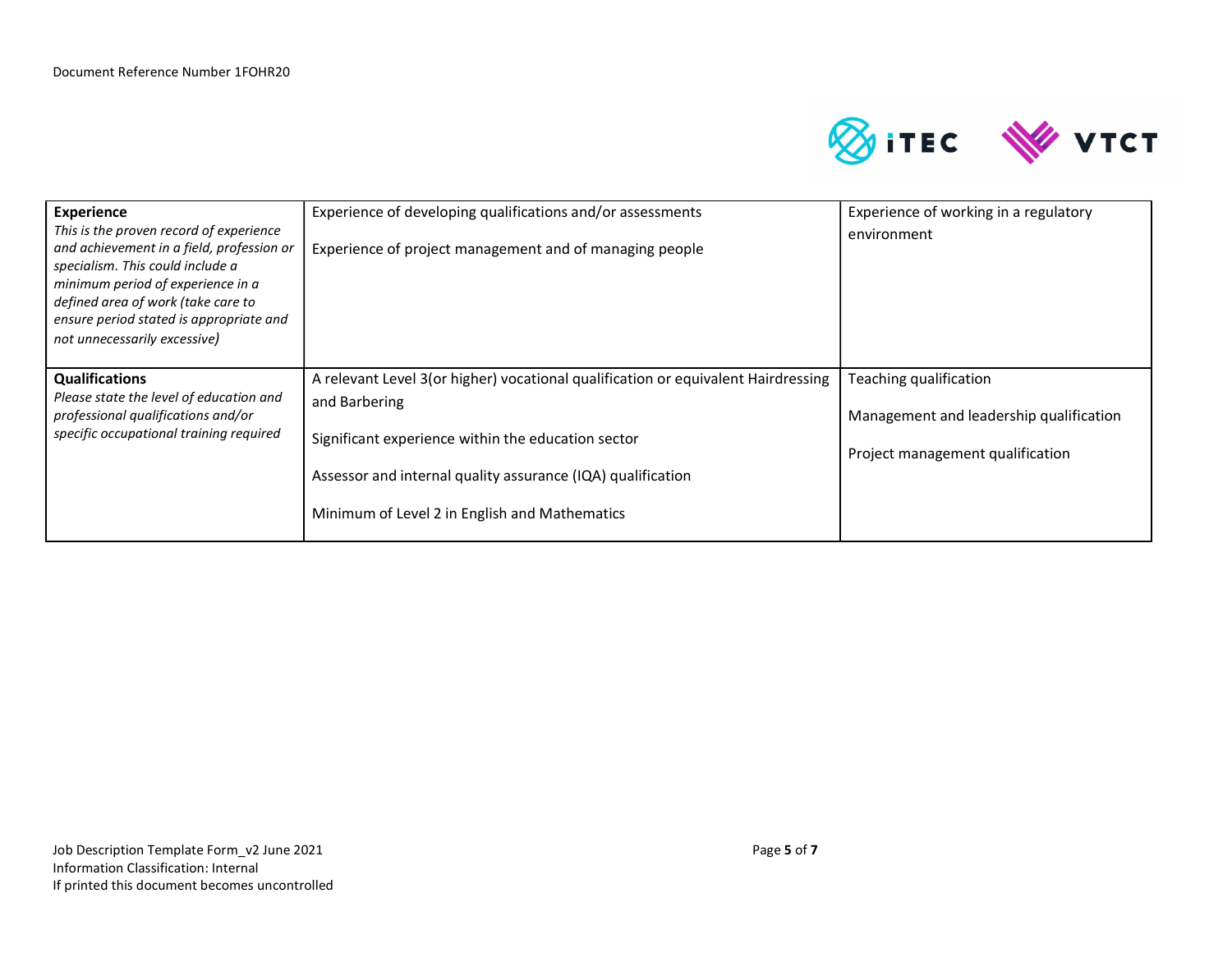

| <b>Job Description Document Confirmation Section</b> |                                                                   |                              |  |
|------------------------------------------------------|-------------------------------------------------------------------|------------------------------|--|
| <b>Job Title:</b>                                    |                                                                   | Assessment Lead (Specialism) |  |
| Department:                                          |                                                                   | <b>Sector Specialist</b>     |  |
|                                                      | I confirm that this is a true and accurate reflection of this job |                              |  |
|                                                      |                                                                   |                              |  |
|                                                      |                                                                   |                              |  |
| JOBHOLDER signature                                  |                                                                   | <b>Print Name</b>            |  |
|                                                      |                                                                   | <b>Date</b>                  |  |
|                                                      |                                                                   |                              |  |
| LINE MANAGER/SUPERVISOR signature                    |                                                                   | <b>Print Name</b>            |  |
|                                                      |                                                                   | Date                         |  |
|                                                      |                                                                   |                              |  |
| <b>HEAD OF DEPARTMENT signature</b>                  |                                                                   | <b>Print Name</b>            |  |
| (if different from Line Manager)                     |                                                                   | Date                         |  |
|                                                      |                                                                   |                              |  |
| <b>Comments/Notes:</b>                               |                                                                   |                              |  |
|                                                      |                                                                   |                              |  |